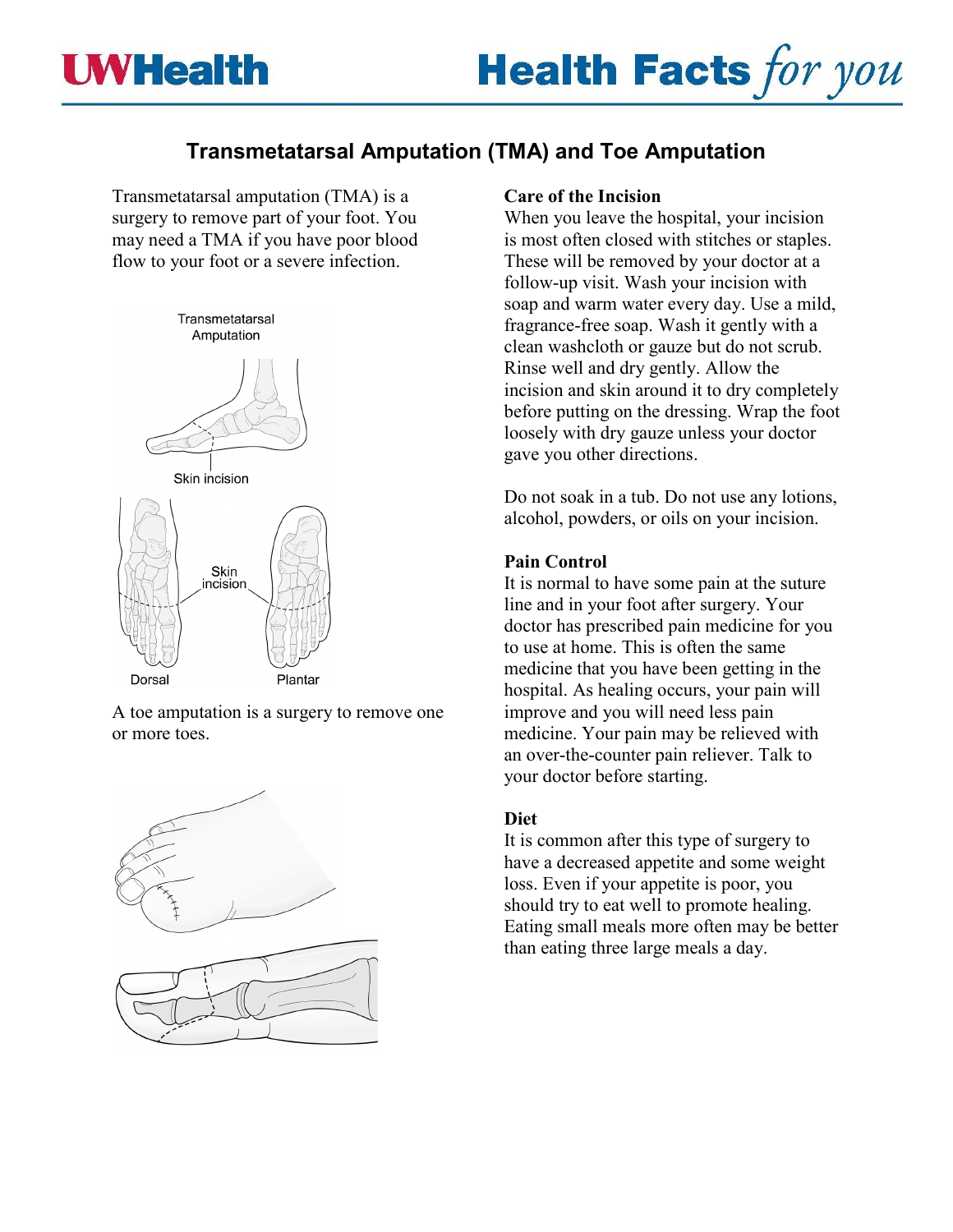The number one problem patients have after going home is not getting enough fluids. This can make you feel tired and weak and slow your healing. It is very important to follow the guidelines below.

- Drink at least 8-10 (8 oz.) glasses of water or juice per day. Avoid drinks with caffeine. Caffeine causes your body to lose more fluid.
- Eat at least 3 fiber-rich foods each day. Food rich in fiber include most fruits and vegetables (such as apples, dates, beans and peas). Also, whole grain breads and cereals (such as bran products and oatmeal). Try eating prunes or dinking prune juice.

## **Activity**

After surgery you may notice that you tire more easily. This is normal and will decrease as you get your strength and energy back. Staying active will help you gain strength. It will also help prevent constipation. You should be as active as you can but also take time to rest. Slowly increase the amount of activity you do each day.

When sitting in a chair or in bed, keep your legs elevated. When walking, follow the instructions from your provider. Sometimes you can use a heel weight bearing shoe. Sometimes, you may not put any weight on your foot.

## **Are you at risk for poor blood flow to the legs and feet?**

You are more likely to have poor blood flow to the legs if you:

- Smoke
- Are over age 50
- Have high blood pressure
- Have high cholesterol
- Have diabetes
- Do not exercise
- Have heart disease in your family

## **How do I take care of legs and feet with poor blood flow?**

- Look at legs and feet daily for sores, scratches, cracks, blisters, and redness. Report them to your doctor or nurse.
- Wash your legs and feet daily with mild soap and water. Avoid soaking. Dry well.
- Put lotion on dry skin daily.
- Let a doctor or nurse clip your toenails or show you how to clip them.
- Wear shoes that fit well.
- Wear white cotton or wool socks.
- Check shoes and socks for stones, sharp things, or holes.
- Do not use heating pads or hot water bottles on legs or feet.
- Never go barefoot.

# **When to Call**

You should look at your amputation site every day. Please call your doctor if you have:

- An increase in redness or warmth at the amputation site.
- Red streaks on your skin that extend from the site where the stitches are.
- Bulging or swelling at the incision.
- New drainage or bleeding from your incision.
- Open spots between the stitches where the skin is pulling apart.
- A fever higher than  $101.5^{\circ}$ F (38.5 $^{\circ}$ C) by mouth for two readings taken 4 hours apart.
- If you notice the skin along the incision is getting darker or turning black.